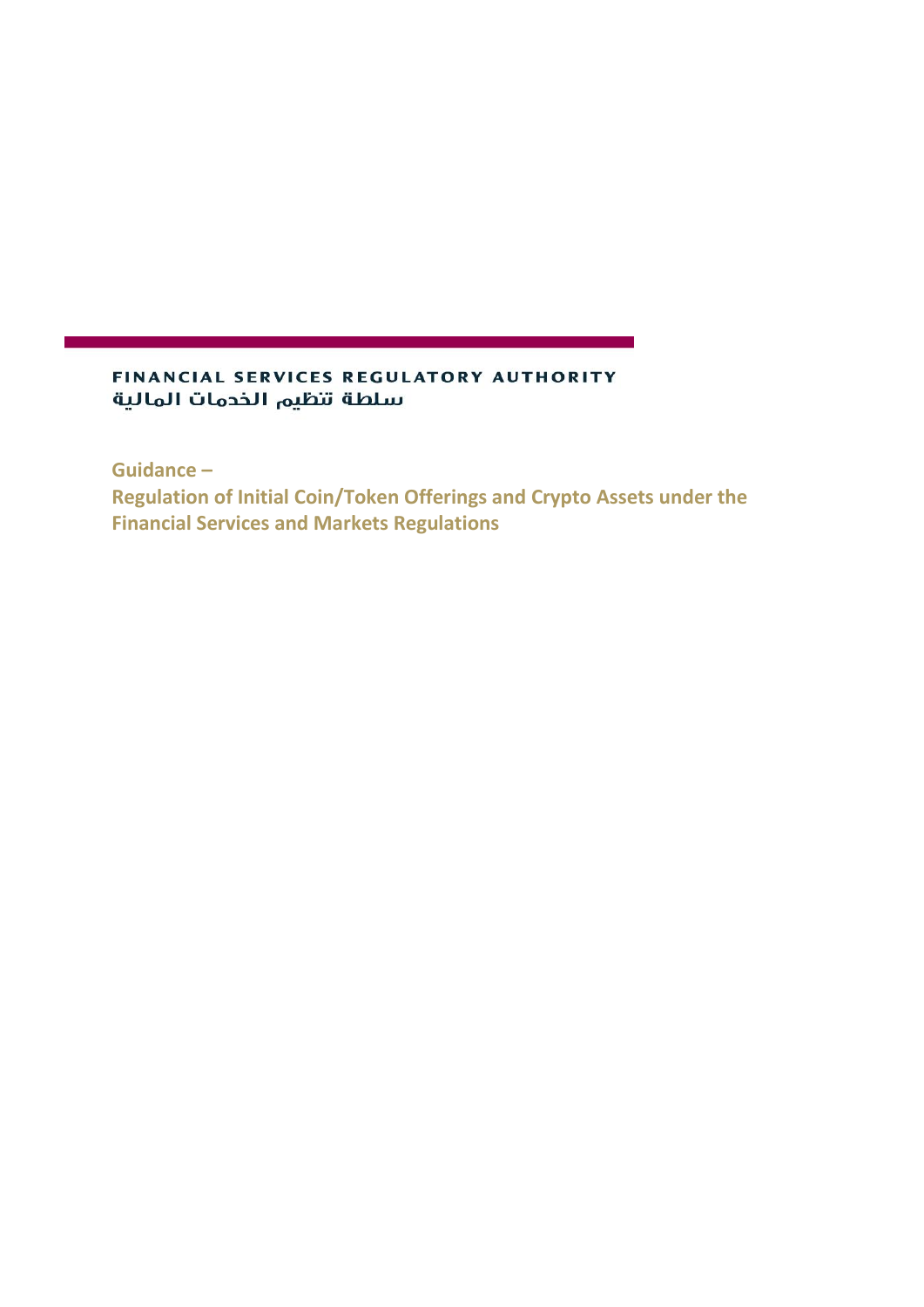## **CONTENTS**

# Contents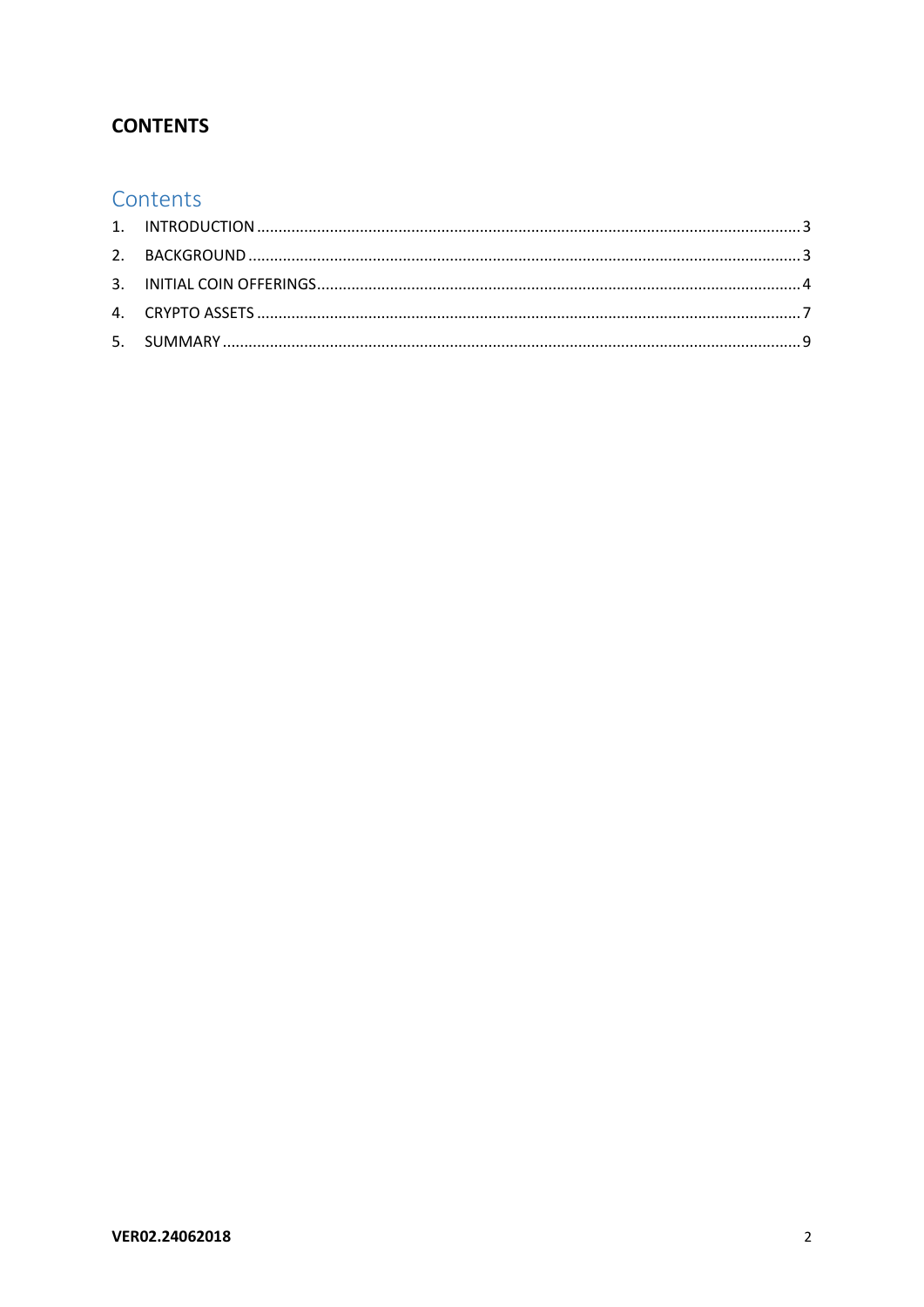## <span id="page-2-0"></span>**1. INTRODUCTION**

- 1.1 This Guidance is issued under section 15(2) of the Financial Services and Markets Regulations 2015 ("**FSMR**"). It should be read in conjunction with FSMR, the relevant Rulebooks of the Financial Services Regulatory Authority ("**FSRA**"), the Guidance & Policies Manual of FSRA, and the 'Guidance – Regulation of Crypto Asset Activities in ADGM'.
- 1.2 This Guidance is applicable to those considering the use of initial coin or token offerings ("**ICOs**", also known as a Coin or Token Sale) to raise funds. The Guidance is also applicable to those considering transacting in, and the general use of, virtual tokens and Crypto Assets.
- 1.3 The Guidance sets out FSRA's approach to token issuers seeking to raise funds through ICOs, and market intermediaries or operators dealing in or offering services in virtual tokens and Crypto Assets.
- 1.4 This Guidance is not an exhaustive source of the FSRA's policy on the exercise of its regulatory mandate, and the FSRA may impose other, specific conditions to address any specific risks posed by the proposed activities set out herein.
- 1.5 The FSRA is not bound by the requirements set out in this Guidance and may waive or modify this Guidance at its discretion where appropriate.
- 1.6 Unless otherwise defined or the context otherwise requires, the terms contained in this Guidance have the same meanings as defined in FSMR and the Glossary (GLO).

#### <span id="page-2-1"></span>**2. BACKGROUND**

- 2.1 Globally, the use of virtual tokens and Crypto Assets to raise funding and facilitate economic transactions has been on the rise in recent years. A number of financial services regulators have issued comments or consumer alerts setting out their regulatory position on virtual tokens and/or Crypto Assets. This is especially relevant since the use of virtual tokens and Crypto Assets can be subject to risks arising from fraud, money-laundering and terrorist financing, as well as the observed volatility of the "value" of Crypto Assets
- 2.2 The FSRA adopts a technology-neutral approach to regulation, where regulatory requirements are applied to the conduct of Regulated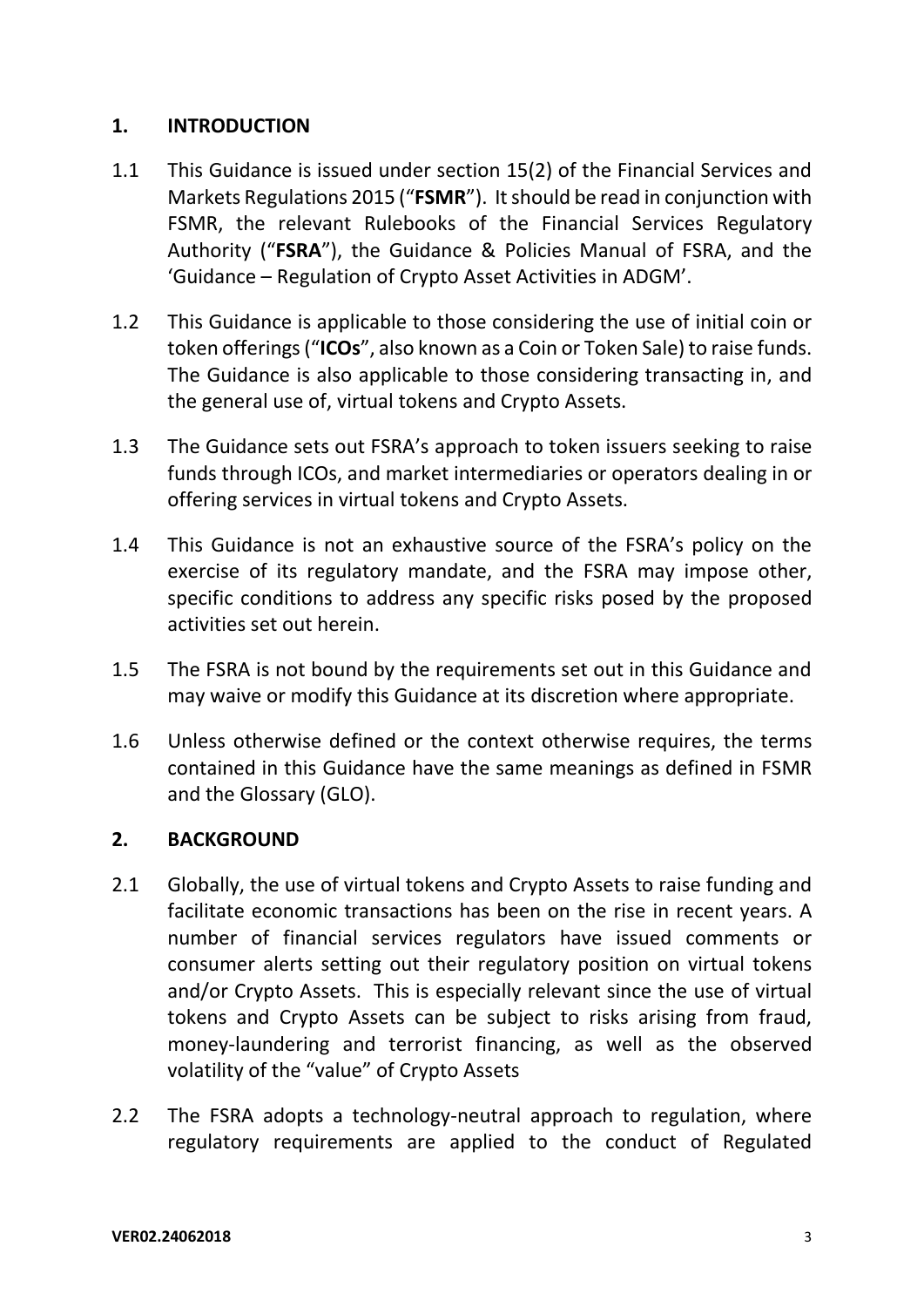Activities or activities envisaged under a Recognition Order<sup>1</sup>, as opposed to the technological meansto conduct a Regulated Activity. To the extent that virtual tokens are used as a mechanism to enable or facilitate a Regulated Activity to be carried out, they are generally permitted. For example, subject to fit and proper safeguards, an authorised money remittance house may receive fiat currencies from Clients and use virtual tokens to securely remit an equivalent value overseas directly to a regulated foreign counterparty via the internet in real-time; the foreign counterparty can then pay out in fiat currencies to the intended endclients.

2.3 Given the evolving developments in the space of virtual tokens and Crypto Assets, FSRA will continue to closely monitor industry developments. FSRA may issue further Guidance as necessary, to ensure the regulatory framework is updated and risk-appropriate in order to facilitate the sound development and deployment of promising financial technology innovations.

## <span id="page-3-0"></span>**3. INITIAL COIN OFFERINGS**

- 3.1 ICOs can take many forms, but all of them utilise Distributed Ledger Technology ("**DLT**"). Investors will typically give Crypto Assets to an ICO issuer in exchange for a proprietary digital medium of exchange on the DLT platform, being termed a "coin" or "token" (where the latter term will be used hereafter). In some cases the proprietary tokens will not represent an underlying financial asset; for example, a DLT token may represent a digital identity record, a voting right, or simply access to software running on a DLT platform.
- 3.2 Alternatively, an emerging method of fund-raising uses DLT with the tokens representing a "traditional" regulated issuance, such as Shares, Debentures or Units in a Collective Investment Fund. In these instances, a DLT platform may also comprise a share or bond register. We are aware that there are many companies seeking to raise money through such traditional and regulated means using a DLT-enabled platform.

-

 $1$  Pursuant to Section 124 of the FSMR, these include activities of Recognised Investment Exchanges and Recognised Clearing Houses.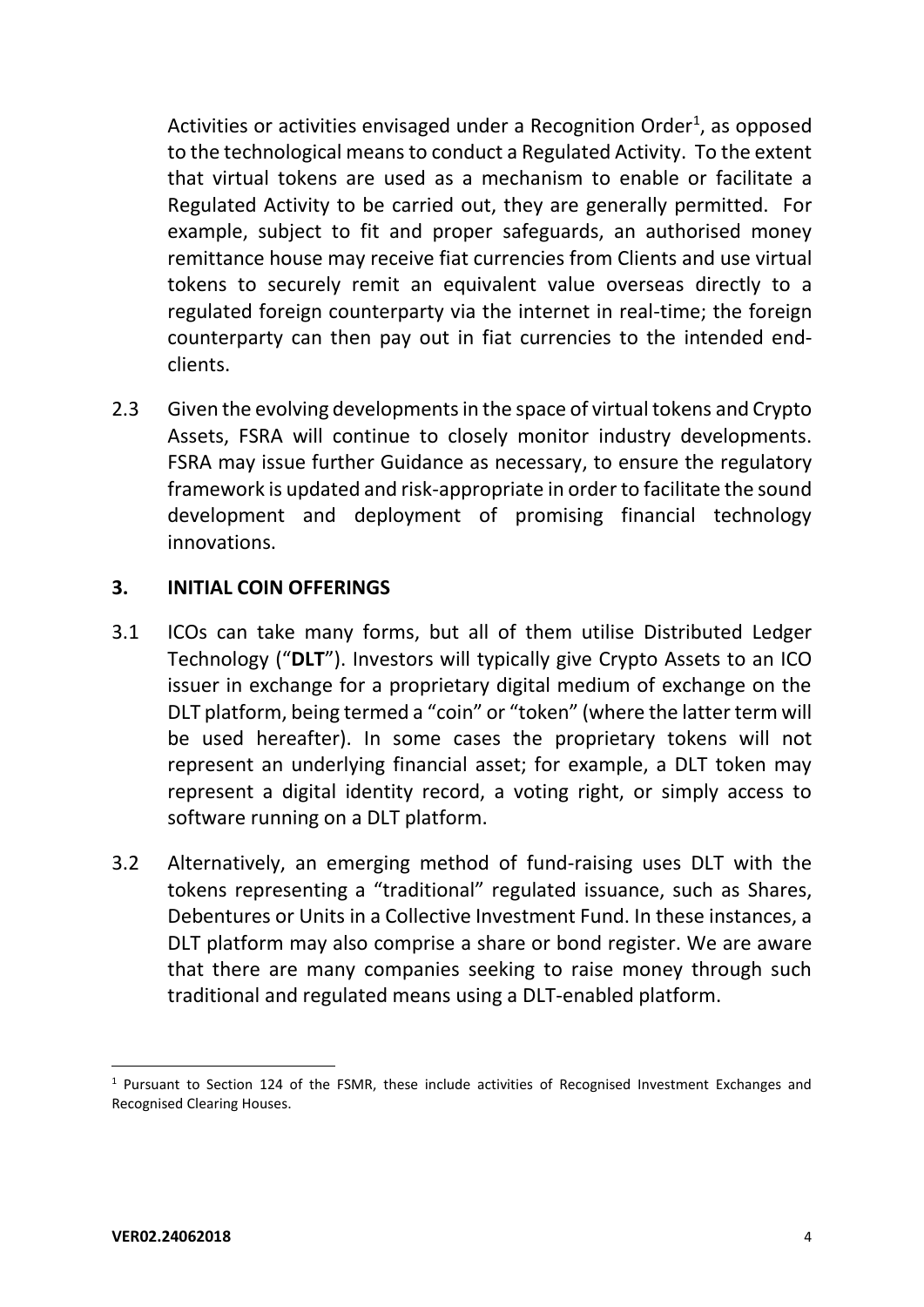## *Regulatory treatment of tokens deemed to be Securities*

- 3.3 Whether an ICO is to be regulated under FSMR will be assessed by FSRA on a case-by-case basis. To this end, if the tokens in an ICO are assessed to exhibit the characteristics of a Security, FSRA may deem the tokens as a Security pursuant to Section  $58(2)(b)^2$  of FSMR, hereinafter referred to as "**Security Tokens**". Consequently, an issuer seeking to launch an ICO in or from ADGM should approach FSRA at the earliest opportunity.
- 3.4 For regulatory purposes, issuances of Securities (as defined in Section 258 of FSMR), whether through a DLT platform or other means, will see no difference in their treatment under our regulatory framework. Those issuers/market actors who seek to raise funds in a regulated, robust and transparent manner using new business models or technologies such as DLT are encouraged to engage with us as early as possible in the fundraising process.
- 3.5 The requirements for Offers of Securities fall under Sections 58 to 71 of FSMR and Chapter 4 of the Markets Rules ("MKT"). When an Issuer wishes to make an Offer of Securities to the Public in or from ADGM, these requirements include, for example, the obligation to publish a Prospectus under Section 61 of FSMR.
- 3.6 Offers of Securities may benefit from an exemption under the Exempt Offers regime set out in Rule 4.3 of MKT. In the circumstances specified in that Rule, it should be noted that a Person may make an Offer of Securities to the Public without a Prospectus where any one of the following conditions, amongst other conditions in that Rule, is met:
	- (i) an Offer is directed at Professional Clients other than natural Persons;
	- (ii) fewer than 50 Persons in any 12 month period, excluding Professional Clients who are not natural persons; or
	- (iii) where the consideration to be paid by a Person to acquire Securities is at least USD100,000.
- 3.7 Additionally, any market intermediaries (e.g., broker-dealers, investment managers, custodians) and primary / secondary market operators dealing in Security Tokens and/or their Derivatives with or on behalf of Clients,

1

<sup>&</sup>lt;sup>2</sup> Section 58(2) of FSMR sets out that FSRA may, by written notice 'deem any investment which is not a Security to be a Security for the purposes of these Regulations and the Rules made under these Regulations'.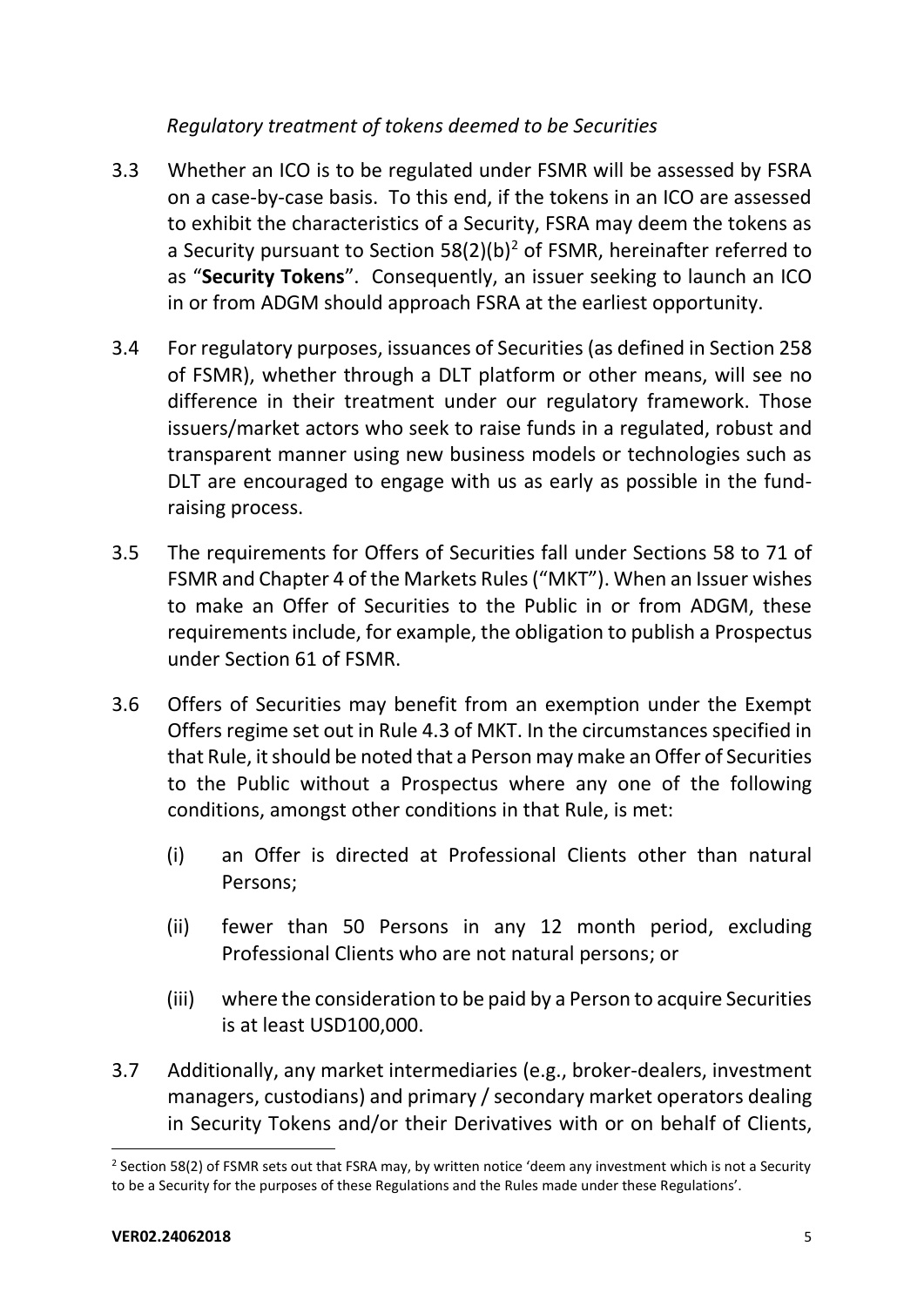will need to be approved by FSRA as Financial Services Permission ("**FSP**") holders, Recognised Investment Exchanges or Recognised Clearing Houses (collectively referred to as "**Regulated Firms**").

#### *Innovation*

- 3.8 In our engagement with innovative firms in the financial services sector, we have been made aware of business models using a DLT platform to facilitate the issuance of Securities on a private placement basis. These business models may include a high level of disclosure and transparency with investors, and a robust reconciliation and reporting mechanism. These types of business models may benefit from the Exempt Offers regime set out above.
- 3.9 We are also aware of firms seeking to build investment funds using DLT platforms for the purposes of investor reporting and funds management. In such cases, the token issued as a result of the ICO may be Units in a Collective Investment Fund as defined in Section 106 of FSMR. This may fall within our FUNDS Rules, and again we encourage firms considering such DLT-enabled business models to engage with us as early as possible.

#### *Tokens not deemed to be Securities*

- 3.10 It should also be noted that not all ICOs constitute an Offer of Securities under the FSMR or MKT. Where tokens do not have the features and characteristics of Securities such as Shares, Debentures or Units in a Fund, the offer of such tokens is unlikely to be an Offer of Securities, nor is the trading of such tokens likely to constitute a Regulated Activity under FSMR.
- 3.11 In unregulated ICOs, investors do not benefit from any of the safeguards that accompany a regulated Offer of Securities. Reliable information regarding the issuer, and what it plans to do with the funds raised may be lacking. The risk of fraud and loss of capital is therefore significantly higher. This is particularly likely to be the case where a token issuer promises extremely high investment returns that are disproportionately high relative to those generally available in the market. We advise potential investors in unregulated ICOs to exercise extreme caution before committing any funds.
- 3.12 However, there are instances of such unregulated ICOs being used to raise money for legitimate companies and development efforts. In such cases,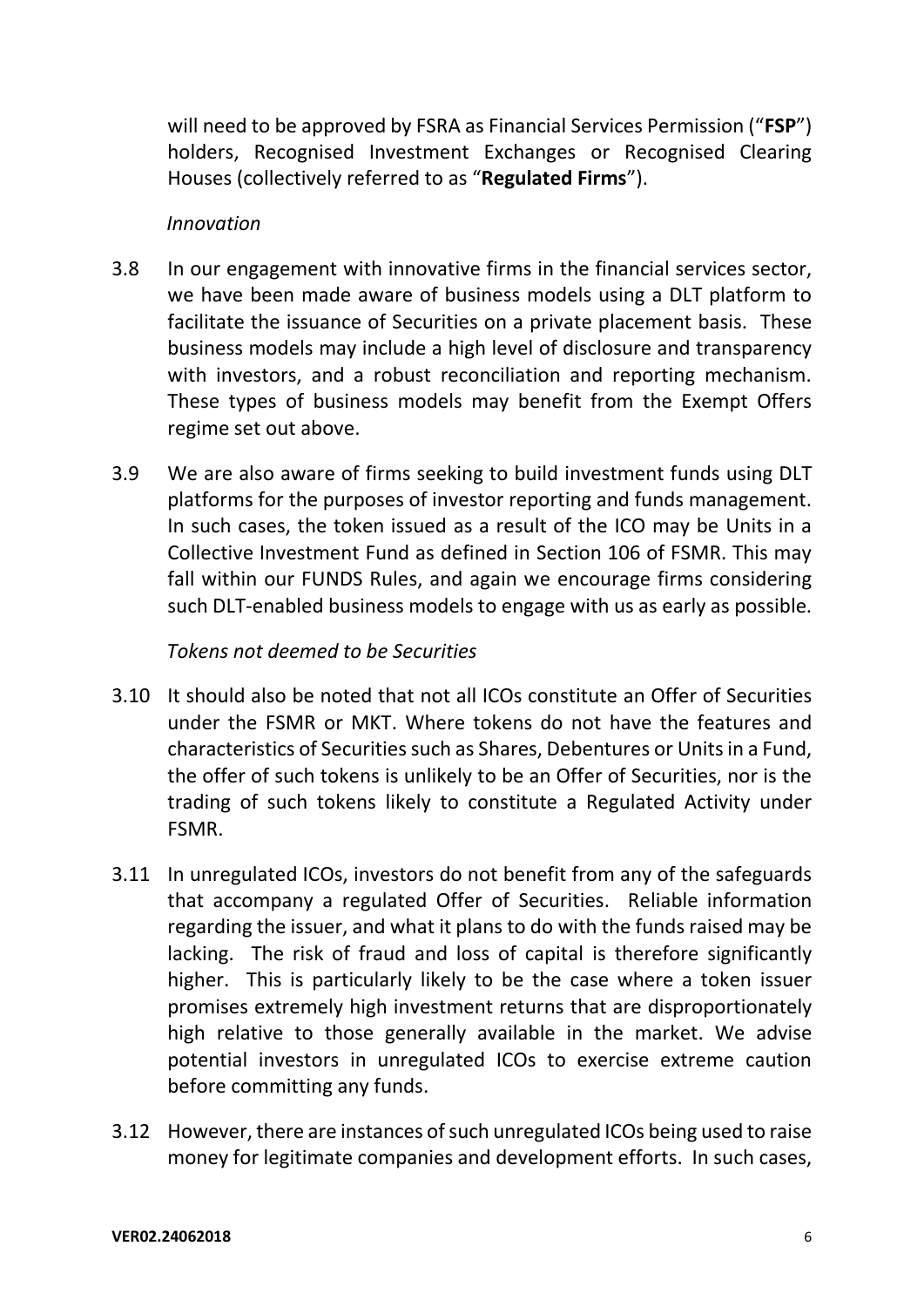while these do not fulfil the same requirements as a regulated Offer of Securities, issuers of the ICO may disclose detailed information on their products / tokens and business plan. We welcome engagement from the industry, in particular from trade bodies, in developing voluntary bestpractice standards in relation to the use of such unregulated ICOs as a legitimate method for raising funds.

## <span id="page-6-0"></span>**4. CRYPTO ASSETS**

4.1 As set out in the FSMR, a Crypto Asset is defined as**:**

*"A digital representation of value that can be digitally traded and functions as (1) a medium of exchange; and/or (2) a unit of account; and/or (3) a store of value, but does not have legal tender status in any jurisdiction. A Crypto Asset is -* 

- *(a) neither issued nor guaranteed by any jurisdiction, and fulfils the above functions only by agreement within the community of users of the Crypto Asset; and*
- *(b) distinguished from Fiat Currency<sup>3</sup> and E-money<sup>4</sup> ."*
- 4.2 Although not legal tender, Crypto Assets (such as bitcoin) have "value" in that they can be exchanged for other things of value, with that value being dependent on considerations of supply and demand. In this respect, Crypto Assets have much in common with physical commodities such as precious metals, fuels and agricultural produce. Therefore from a regulatory policy perspective, Crypto Assets are treated as commodities, instead of Specified Investments as defined under the FSMR.
- 4.3 Under FSRA's regulatory framework for Crypto Assets, any market operator, custodian or intermediary dealing in Crypto Assets is required to be approved by FSRA as a FSP holder in the Regulated Activity of Operating a Crypto Asset Business. Details of FSRA's approach to the regulation of spot Crypto Asset activities are set out in FSRA's 'Guidance – Regulation of Crypto Asset Activities in ADGM'.
- 4.4 Where a Regulated Firm uses Crypto Assets as a means to enable or facilitate the carrying on of any financial services businesses, it does not necessary mean that the Regulated Firm needs to hold an FSP in respect of the Regulated Activity of Operating a Crypto Asset Business. As

1

<sup>&</sup>lt;sup>3</sup> "Fiat Currency" means government issued currency that is designated as legal tender in its country of issuance through government decree, regulation or law.

<sup>4</sup> "E-money" means a digital representation of Fiat Currency used to electronically transfer value denominated in Fiat Currency.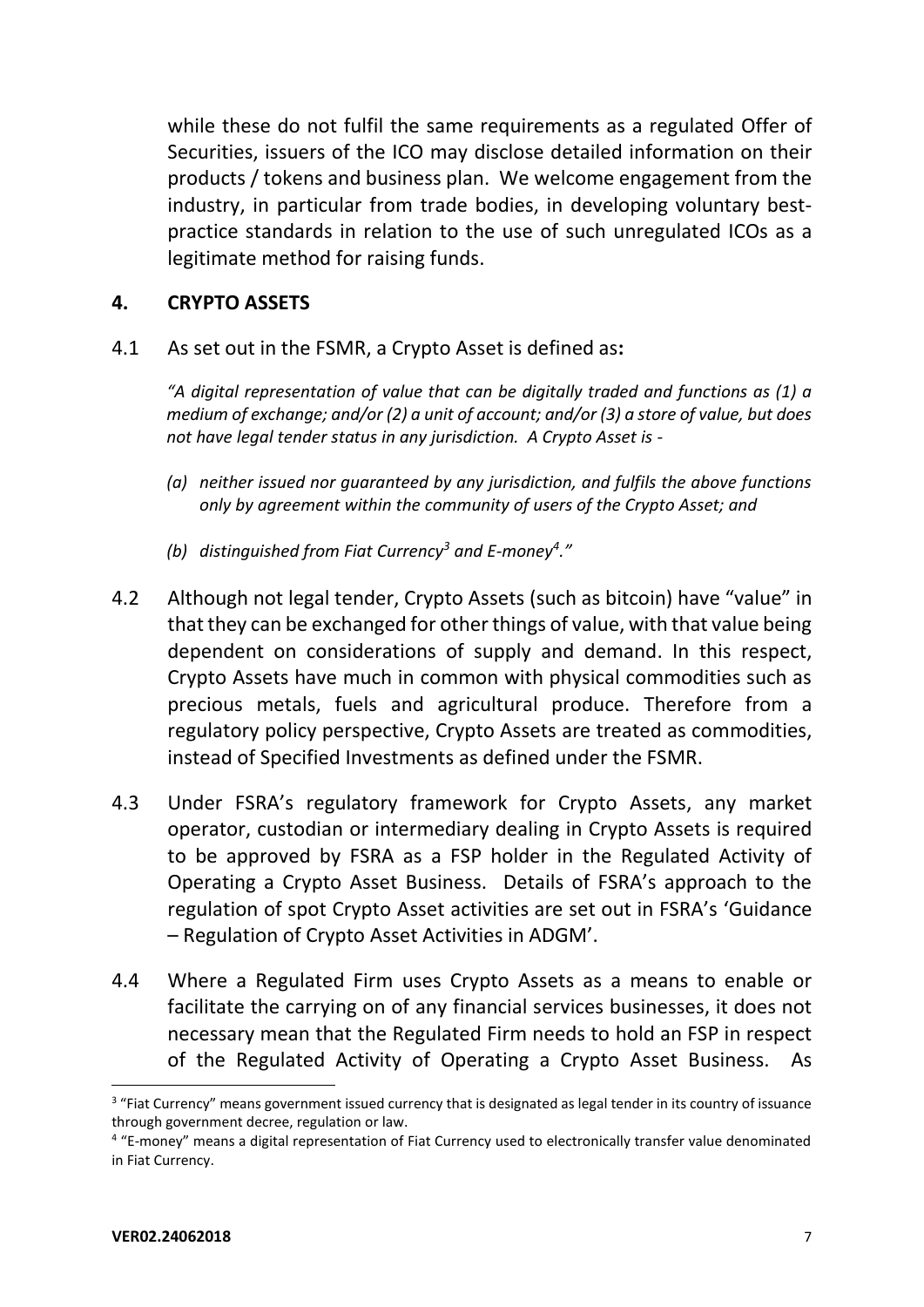illustrated in paragraph 2.2, an authorised money remittance house does not need not apply for the Regulated Activity of Operating a Crypto Asset Business if it merely uses Crypto Assets as a medium of exchange to facilitate the remittance of fiat currencies on behalf of Clients across jurisdictions. The Regulated Firm will, however, have to demonstrate that the use of the Crypto Asset is fit for purpose, e.g., putting in place control requirements to address technology and security risks associated with the use of the Crypto Asset. On the other hand, if the Regulated Firm offers its Clients services to exchange Crypto Assets for fiat currencies, the Regulated Firm will need to apply for the Regulated Activity of Operating a Crypto Asset Business.

#### *Derivatives of Crypto Assets*

- 4.5 In line with the policy treatment of Crypto Assets as commodities, Derivatives of Crypto Assets are regulated as Commodity Derivatives and hence, a type of Specified Investment under the FSMR. Consequently, any market operators or market intermediaries dealing or managing investments in Derivatives of Crypto Assets will be subject to the appropriate regulations and rules applicable under FSMR.
- 4.6 Notwithstanding that Crypto Assets activities are subject to regulations under the FSMR, the FSRA does not take a view on the merits of transacting or investing in Crypto Assets. Given the volatility of Crypto Assets, they constitute high-risk investments. FSRA therefore advises consumers and companies to consider the risks of investing in Crypto Assets or its Derivatives carefully before committing any funds.
- 4.7 For avoidance of doubt, where a Crypto Asset has the features and characteristics of a Security Token, it will additionally be subject to the applicable regulatory requirements as explained in section 3 above.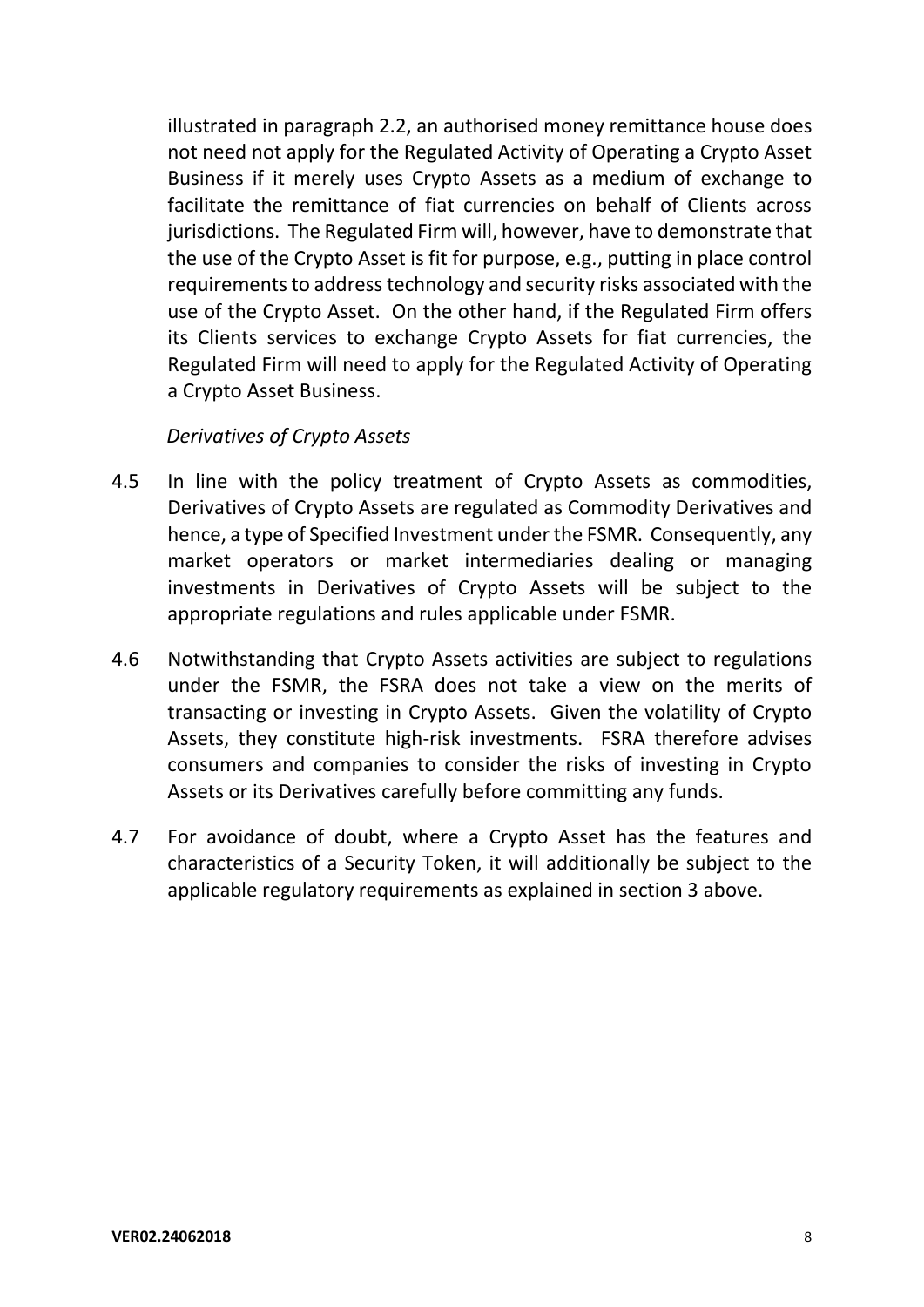## <span id="page-8-0"></span>**5. SUMMARY**

5.1 A summary of the regulatory treatment of virtual tokens and Crypto Assets is shown in the table below.

| <b>Category of Instruments</b>                                                                                                                                 | <b>Regulatory Approach</b>                                                                                                                                                                                                                                                                                                                              |
|----------------------------------------------------------------------------------------------------------------------------------------------------------------|---------------------------------------------------------------------------------------------------------------------------------------------------------------------------------------------------------------------------------------------------------------------------------------------------------------------------------------------------------|
| "Security Tokens"<br>E.g. virtual tokens that                                                                                                                  | Deemed to be Securities pursuant to Paragraph 58(2)(b) of<br>FSMR.                                                                                                                                                                                                                                                                                      |
| have the features and<br>characteristics<br>of<br>a<br>Security under the FSMR<br>(such<br>Shares,<br>as<br>Debentures, Units in a<br>Collective<br>Investment | All financial services activities in relation to Security Tokens,<br>such as operating primary / secondary markets, dealing /<br>trading / managing investments in or advising on such tokens,<br>will be subject to the relevant regulatory requirements under<br>the FSMR.                                                                            |
| Fund).                                                                                                                                                         | Market intermediaries and market operators dealing or<br>managing investments in Security Tokens need to be approved<br>by FSRA as FSP holders, Recognised Investment Exchanges or<br>Recognised Clearing Houses, as applicable.                                                                                                                        |
| "Crypto Assets"<br>virtual<br>E.g.<br>non-fiat                                                                                                                 | Treated as commodities and, therefore, not deemed Specified<br>Investments under the FSMR.                                                                                                                                                                                                                                                              |
| currencies                                                                                                                                                     | Pursuant to the regulatory framework for Crypto Asset under<br>the FSMR, however, market intermediaries (e.g. broker-<br>dealers, custodians, asset managers) and market operators<br>(e.g. Multilateral Trading Facilities) dealing in Crypto Assets will<br>need to be approved by FSRA as OCAB Holders.                                              |
|                                                                                                                                                                | Please refer to the Guidance - Regulation of Crypto Asset<br>Activities in ADGM for more details.                                                                                                                                                                                                                                                       |
| "Utility Tokens" or "Non-<br>Security Tokens"                                                                                                                  | Treated as commodities and, therefore, not deemed Specified<br>Investments under the FSMR.                                                                                                                                                                                                                                                              |
| E.g. virtual tokens that do<br>not exhibit the features<br>and characteristics of a<br>regulated investment /<br>instrument under the<br>FSMR.                 | Unless such Utility Tokens are caught under the definition of<br>Crypto Assets, spot trading and transactions in Utility Tokens<br>do not constitute Regulated Activities or activities envisaged<br>under a Recognition Order (e.g., those of a Recognised<br>Investment Exchange or Recognised Clearing House), or<br>activities envisaged under MKT. |
| Derivatives<br>and<br>Collective<br>Investment<br>Funds of Crypto Assets,                                                                                      | Regulated as Specified Investments under the FSMR.<br>Market intermediaries and market operators dealing or<br>managing investments in such Derivatives or Collective                                                                                                                                                                                   |